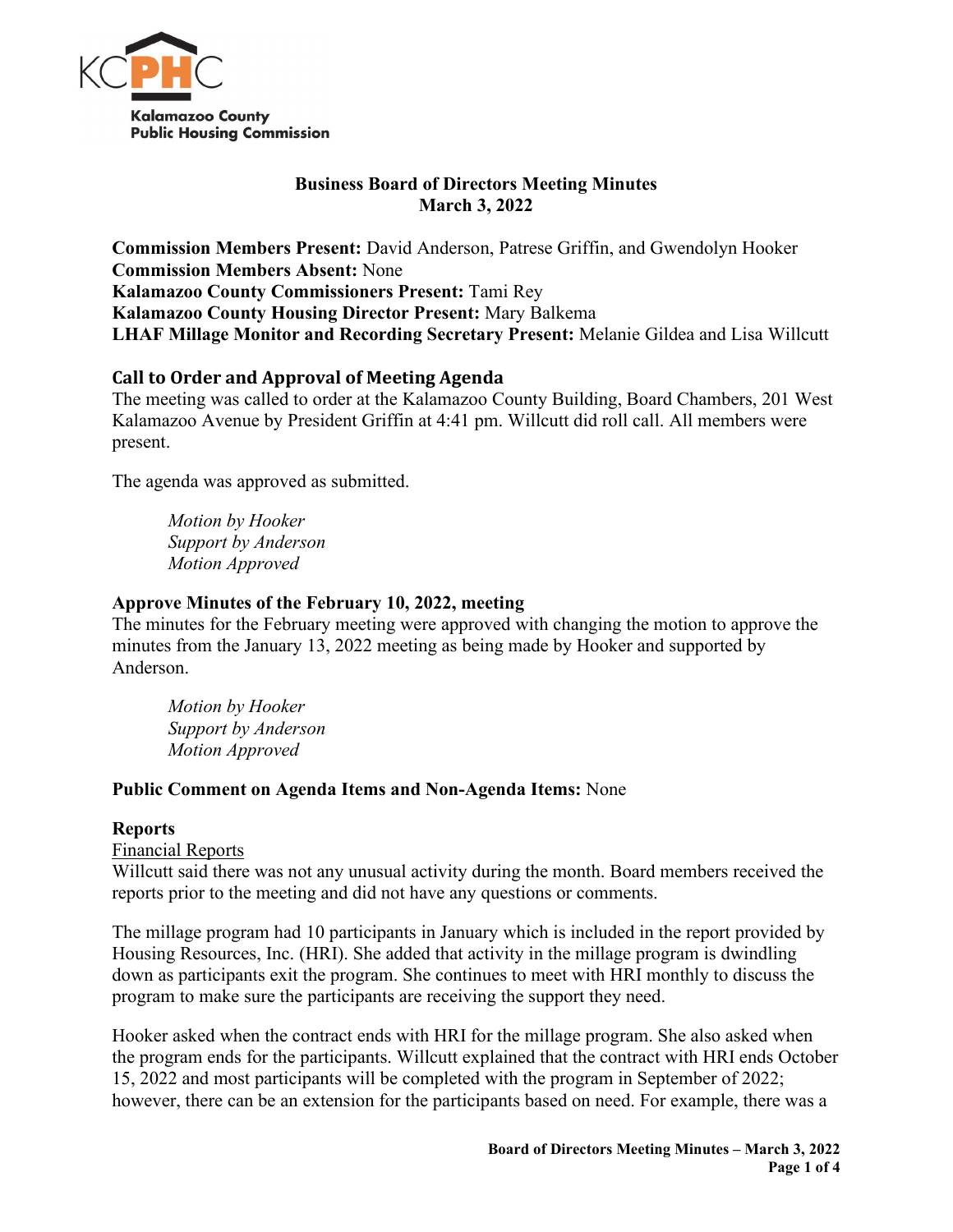

fire that affected some participants last year and caused some of those families to stay in the program longer. Some of the families just need the supports within the program, not necessarily the financial assistance. Willcutt will keep tracking participants and if there is an extension, she will keep the board informed.

#### Survey Reports

Willcutt has not received any surveys. Hooker asked for additional reporting on the surveys and asked that it be added to the April agenda.

#### Bethany House

Smoke detectors and fire extinguishers were checked by a third party in January for proper operation.

### **Old Business**

### Millage Workplan and Budget (2015 Millage)

The Workplan and Budget were submitted to the county. Balkema will make changes to the Memorandum of Understanding (MOU) that will be signed between the KCPHC and the Kalamazoo County Board of Commissioners. She will make sure it gets put on the agenda for the County Board of Commissioners meeting. Balkema sent Willcutt a draft that she compared with the old MOU and provided comments back to Balkema which were mostly administrative. Balkema will send it to the KCPHC once legal counsel approves it.

Anderson said that basically the MOU is the contract that codifies the workplan. There was some discussion about changing the language in the workplan to reflect the extension of millage funds that will likely be available. The workplan ends in December 2022. Rey shared that the county board appreciates the dates in place because it allows for a level of accountability. Griffin said that the KCPHC does not want to lose accountability with the county. Anderson shared that the KCPHC has made it a standing practice to give a regular report to the county, however such a presentation has not been requested in the last couple of years. Rey added that the MOU does need to be reviewed and signed yearly. The Board agreed to leave the language in the workplan as is.

#### **New Business**

#### 116 Fellows Funds

Willcutt explained that cash in the Money Market-Fellows Reserves is in the amount of \$28,703.72. These are not funds received from the sale, which are in the operating account. This is the amount left from the grants given for renovation of the property. Willcutt went through the grant amounts in the order received and whether these organizations requested excess funds be returned. Irving S. Gilmore Foundation requested unused funds be returned. The way Willcutt determined what funds are unspent is by the order in which they were received, but she noted that another method could be used just as well. The full \$16,000 from Kalamazoo County Housing Choices was completely unspent, if the use was determined in the order received. The remaining funds from Irving S. Gilmore that were unspent is approximately \$13,000. Willcutt suggested having a conversation with Irving S. Gilmore about using these funds. She added that determining how to best use these funds prior to talking to the foundation would be beneficial.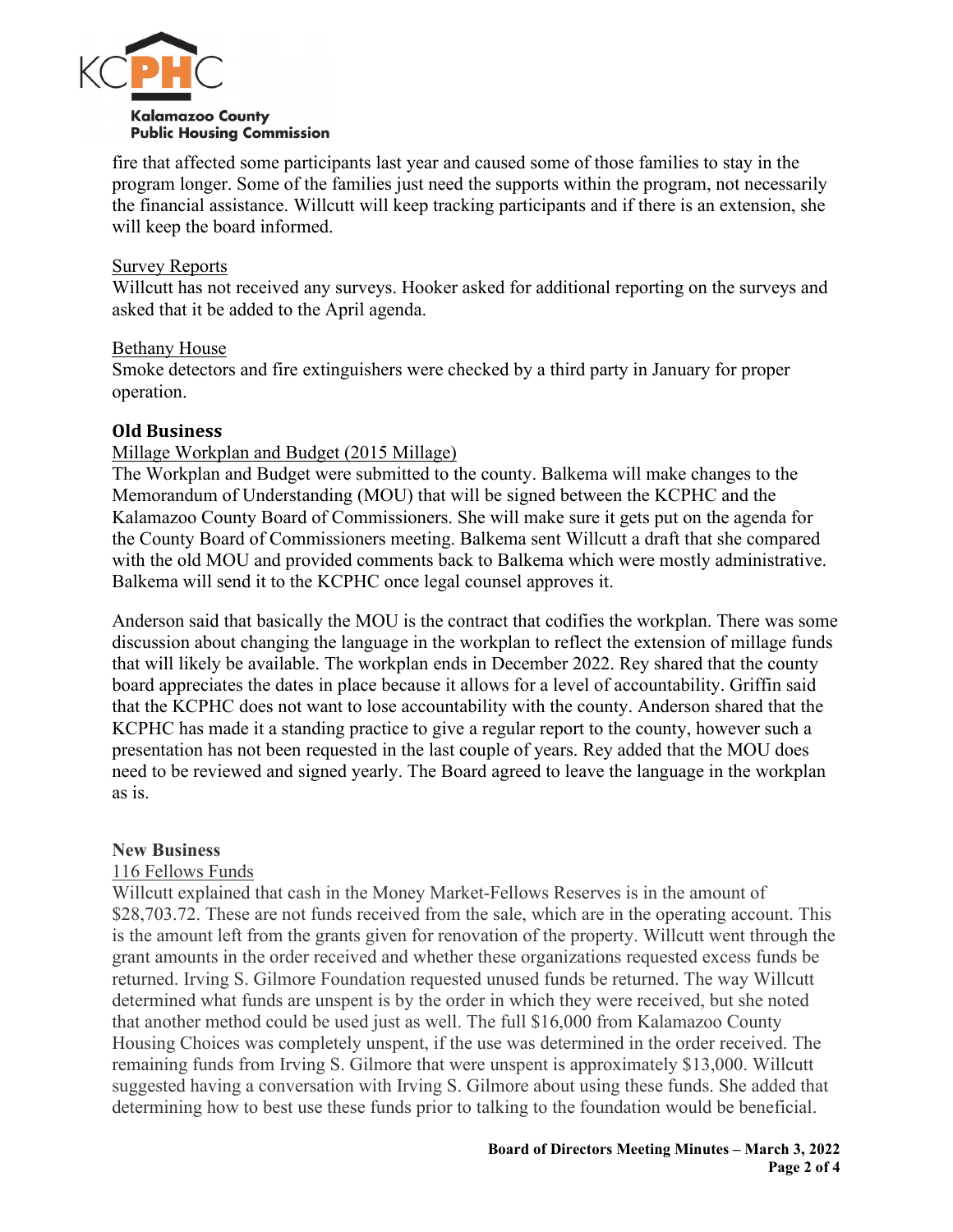

One of the ideas was to buy furniture for the house. Another idea was to do some fencing and seeding around the house.

Anderson explained that one of the reasons that the KCPHC chose this property was because of the zoning. A congregate facility like a shelter was allowed by right at the time of purchase. This was one of the determining factors in making the purchase. Since then, the zoning has changed. Now, if the property is to be used as a shelter, the new owners must go to the planning commission to get permission for this use. Neighbors can say they do not want this type of use and it is possible that it would not be approved.

Anderson has talked with Amy Hunter, Director of OutFront Kalamazoo, that now owns the property. He is assisting her with the process of trying to get the congregate facility zoning approved. OutFront may decide they do not want to go forward with this if the property is not able to be used as it was initially intended.

Griffin suggested holding on to the funds in the Fellows reserves. Hooker thinks that it is important to find out the exact requirement of the Irving S. Gilmore Foundation grant, and check on whether the board was in compliance, which would include making sure former board president Artley submitted reports in a timely fashion. Willcutt will send Hooker the grants, so that she can look at the language used within the documents. The three entities who could have required a report were Kalamazoo Community Foundation, LISC, and Irving S. Gilmore Foundation. Hooker said she thinks it is important to be transparent with these grants by communicating what the situation is currently. She will follow up and report back.

### **Public Comment on Agenda and Non-Agenda Items:**

Director Balkema reminded the board that the county board approved a monetary benefit for members who serve on advisory boards, and the KCPHC is one of those boards. Board members must fill out a W-9 and be set up as a vendor with the county. Members will receive \$25 per regular scheduled meeting, and they must attend the entire meeting. Special meetings are not eligible for such compensation.

Meg Bauer asked that future meetings provide a few extra copies of the meeting agenda packet for the public.

#### **Commissioner Member Comments**

Hooker asked that towards the end of the Millage program that HRI give a presentation to the KCPHC on the program and what was accomplished.

Anderson said that the county has been going through an application process with the 2020 millage funds that resulted in requests for funding that are in excess of what is available. He would like the KCPHC to be open to considering a family housing project that may be vetted by the county board but may not be able to be funded through the Millage. Such a project may be able to be funded by the KCPHC. In addition, the county board has already begun the American